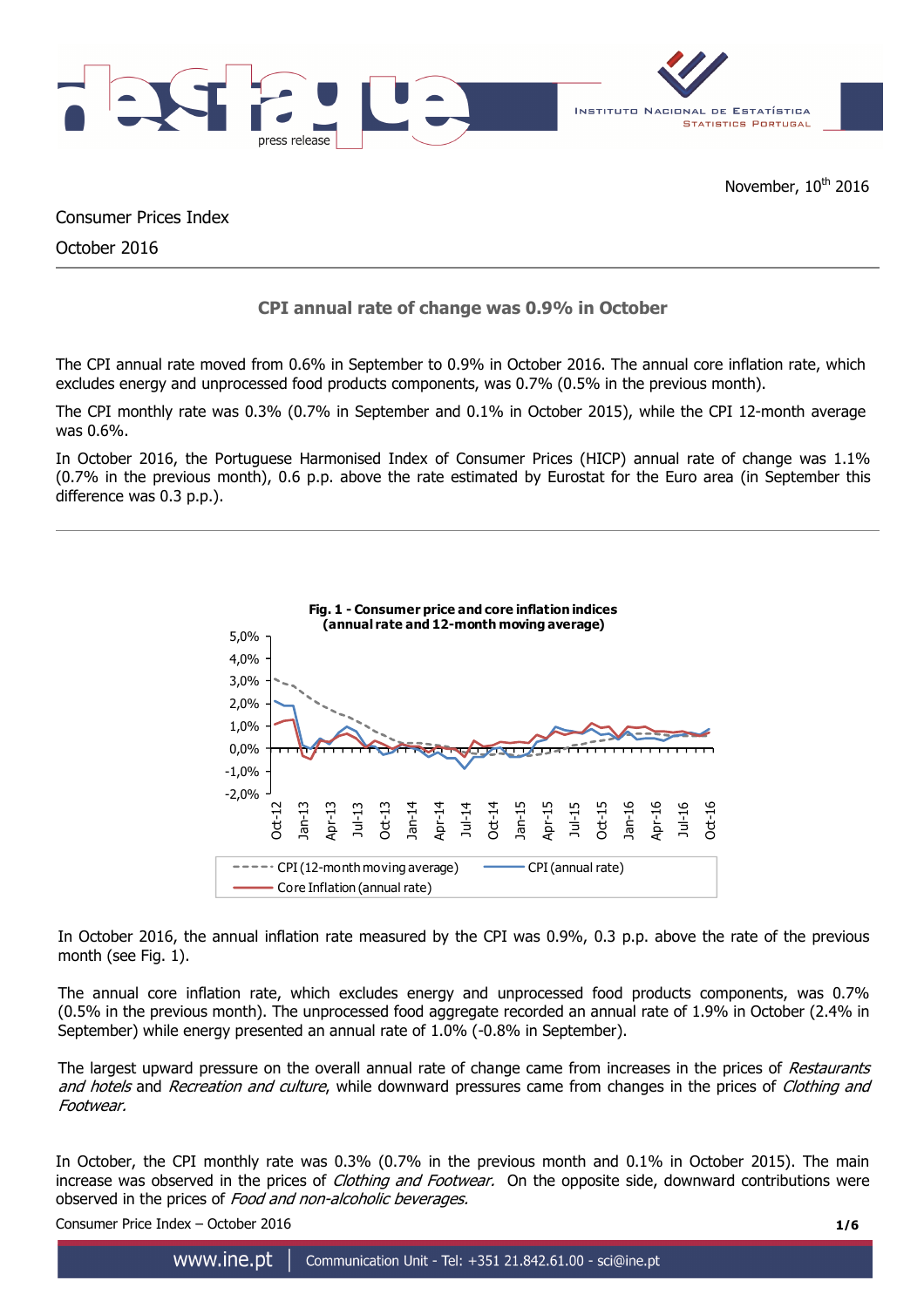

The CPI 12-month average rate was 0.6% in October, the same value as in the previous month.

In October 2016, the HICP annual rate was 1.1% (0.7% in the previous month) while the HICP monthly rate was 0.2% (-0,1% in October 2015).

In September, the annual rate of change of the Portuguese HICP was 0.3 p.p. higher than the annual rate of change for the Euro area. That difference is estimated to have increased to 0.6 p.p. in October 2016.

The HICP 12-month average rate was 0.6% in October (the same value as in September).



## **Housing Rents**

In October the monthly rate of change of the average value of rents by net area for the whole country was 0.3% (0.1 p.p. above the rate of the previous month).

The main increase was recorded in the Lisboa region (0.6%), while the Alentejo region recorded the lowest rate of change (-0.1%).

The annual change rate of the housing rents for the whole country was 2.0% in October. The main increase was observed in the Centro region (3.2%) and all the other regions presented positive rates.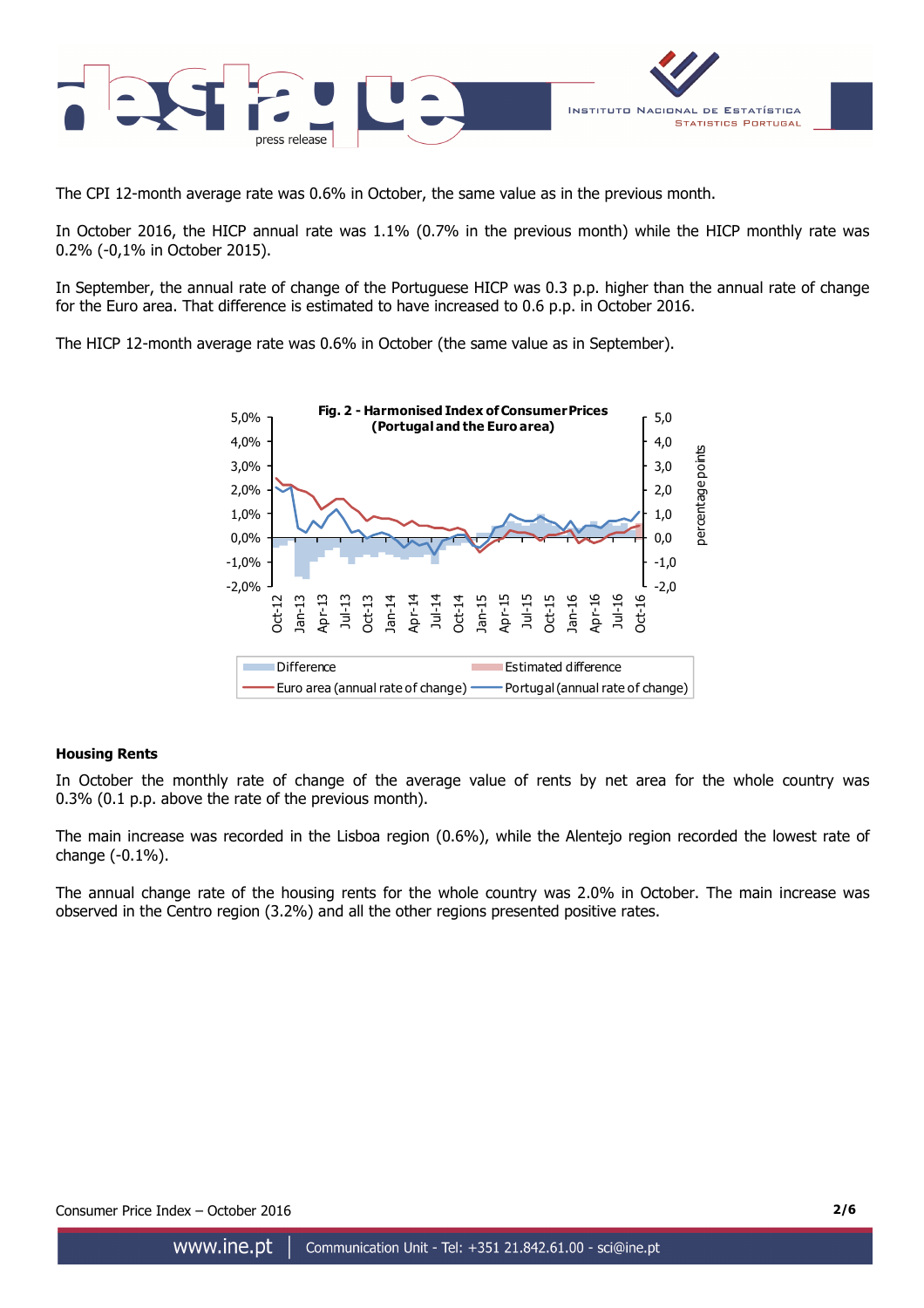



### **Consumer Price Index**

I

The Consumer Price Index (CPI) measures the change over time of the prices of a certain basket of goods and services bought by a "typical" consumer. The CPI has been designed to capture price changes and not to measure price levels.

The CPI is updated every year with the most recent information on prices and quantities. The 2016 CPI weighting structure and the sample of goods and services included in the basket are a result of the combination of three fundamental sources of information: results of the Portuguese National Accounts complemented with the Household Budget Survey and the Census for more detailed levels of expenditure. Administrative data is also used.

The CPI is compiled through the aggregation of seven regional price indexes and the goods and services included in the index are grouped according to the COICOP classification.

### **Table 1: CPI - COICOP Divisions**

|    | TUDIC 11 CI 1 COICOL DIVISIONS                                        |    |                                  |
|----|-----------------------------------------------------------------------|----|----------------------------------|
|    | 01 Food and non-alcoholic beverages                                   | 07 | <b>Transports</b>                |
| 02 | Alcoholic beverages and tobacco                                       | 08 | Communications                   |
| 03 | Clothing and footwear                                                 | n9 | Recreation and culture           |
| 04 | Housing, water, electricity, gas and other fuels                      | 10 | Education                        |
| 05 | Furnishings, household equipment and routine maintenance of the house | 11 | Restaurants and hotels           |
| 06 | Health                                                                | 12 | Miscellaneous goods and services |
|    |                                                                       |    |                                  |

<sup>1</sup>COICOP: Classification Of Individual Consumption by Purpose

### **Monthly rate**

The monthly rate is the change in the index of a certain month compared with the index of the previous month expressed as a percentage. Although up-to-date, this measure can be affected by seasonal and other effects.

#### **Annual rate**

The annual rate is the change in the index of a certain month compared with the index of the same month in the previous year expressed as a percentage. In the presence of a stable seasonal pattern, seasonal effects do not influence this measure.

#### **12-month average rate**

The 12-month average rate is the change in the average index of one year compared with the average index of the previous year expressed as a percentage. This moving average is less sensitive to transient changes in prices.

### **Core inflation index (all items CPI excluding unprocessed food and energy products)**

The core inflation index is compiled by excluding the prices of unprocessed food and energy products from the all items CPI. The primary objective of this index is to capture the underlying inflation pressures in the economy.

### **Harmonised Index of Consumer Prices**

The Harmonised Index of Consumer Prices (HICP) is compiled in each member state of the European Union for the purposes of inflation comparisons across EU countries, as required by the Treaty on European Union<sup>1</sup>. This index plays an important role as a guideline for the achievement of the European System of Central Banks primary objective: price stability. In 1998, the European Central Bank adopted the HICP as "the most appropriate price measure" for its definition of price stability in the Euro area $^2$ .

With the release of the January 2016 HICP, the index reference period changed to  $2015 = 100$ , in line with the procedure adopted at European level: Council Regulation (EU) 2015/2010 of the Commission of 11 November 2015, as regards the common index reference period for the harmonised index of consumer prices. The new regulation is based on the need to "ensure the comparability and relevance of the HICP" as a result of "changes to the sub-index classification of the HICP and the alignment of sub-indices that have been linked to the HICP after the introduction of 2005 = 100". The historical information available on the previous base (2005 =  $100$ ) was thus replaced. More detailed information on the new reporting period can be found at http://ec.europa.eu/eurostat/web/hicp/methodology/reference-year-2015.

1<br>Article 109j and protocol on the convergence criteria referred to in that article.

<sup>2</sup> A stability oriented monetary policy strategy for the ESCB". ECB press notice released on 13 October 1998.

# Consumer Price Index – October 2016 **3/6**

www.ine.pt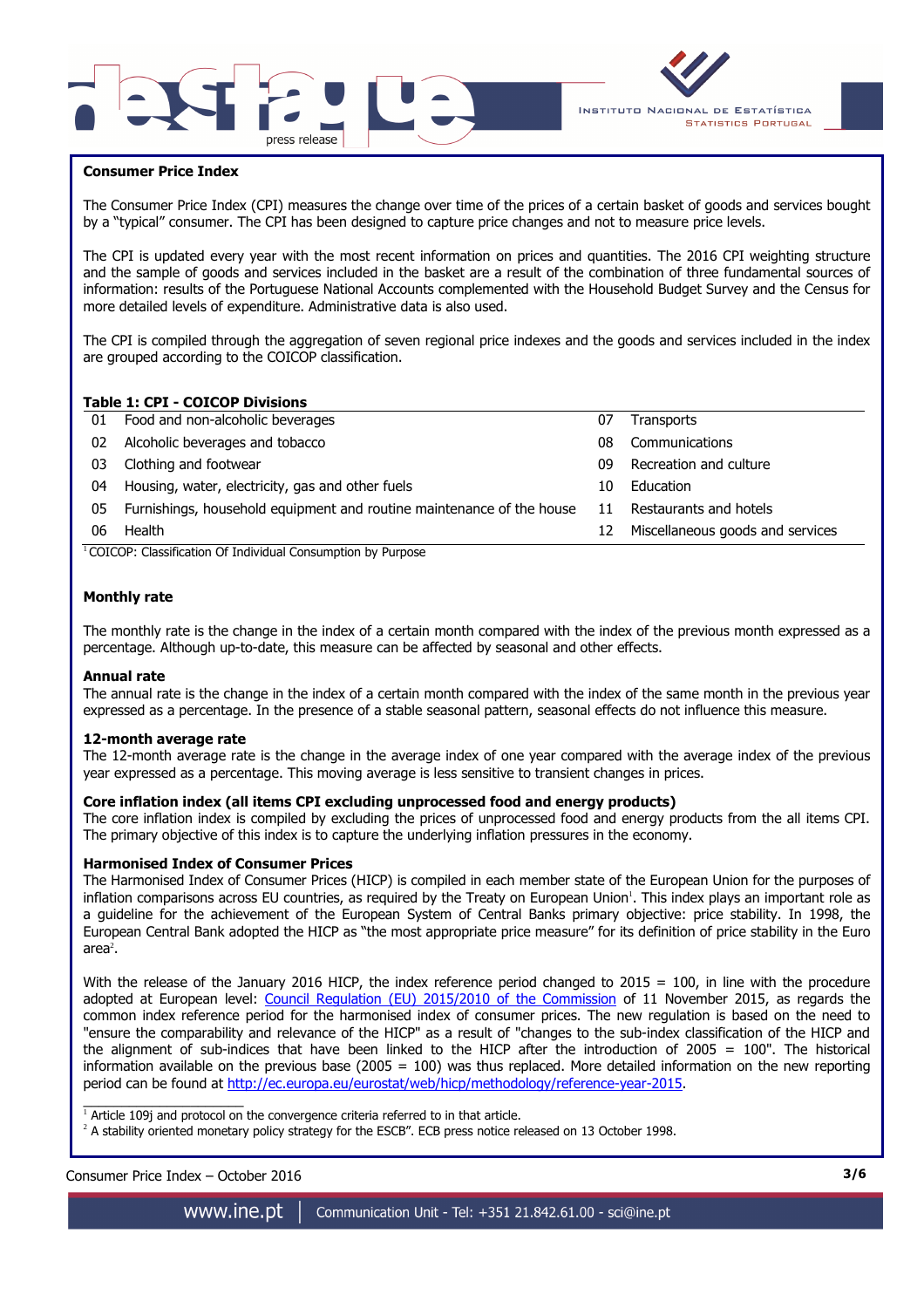

The HICP is produced in each Member State following a harmonized methodology developed by experts in the field of price statistics, under the "Price Statistics Working Group" and related Task Forces. From the methodological point of view, there are no major differences between the HICP and CPI. However, the different scope of coverage leads to differences in the weighting structure, mainly in Restaurants and hotels. This is mostly an effect of the inclusion of non-residents expenditure ("tourists") in the HICP and the corresponding exclusion from the CPI.

Additional information on the methodology of the HICP is available at http://ec.europa.eu/eurostat/web/hicp.

# **Table 2: CPI and HICP 2016 weighting structure**

|    | <b>COICOP divisions</b>                                               | <b>CPI</b> | <b>HICP</b> |
|----|-----------------------------------------------------------------------|------------|-------------|
| 01 | Food and non-alcoholic beverages                                      | 207,9      | 200,2       |
| 02 | Alcoholic beverages and tobacco                                       | 40,2       | 39,4        |
| 03 | Clothing and footwear                                                 | 69,0       | 70,1        |
| 04 | Housing, water, electricity, gas and other fuels                      | 102,7      | 97,0        |
| 05 | Furnishings, household equipment and routine maintenance of the house | 62,4       | 60,9        |
| 06 | Health                                                                | 63,4       | 60,8        |
| 07 | Transport                                                             | 139,6      | 137,9       |
| 08 | Communication                                                         | 36,8       | 34,7        |
| 09 | Recreation and culture                                                | 72,2       | 61,0        |
| 10 | Education                                                             | 16,7       | 15,7        |
| 11 | Restaurants and hotels                                                | 85,5       | 123,7       |
| 12 | Miscellaneous goods and services                                      | 103,6      | 98,5        |
| 00 | All items                                                             | 1000       | $1000^2$    |

<sup>1</sup> COICOP: Classification Of Individual Consumption by Purpose.

 $2$  Due to rounding, the sum of the parts may not add exactly to 1000.

## **Presentation of data and rounding rules**

Since the release of the January 2013 CPI indices are published with base 100 in the year 2012.

Due to rounding procedures, those indices may not reproduce exactly the published rates of change. However, it should be noted that the published rates prevail.

In this press release the descriptive analysis is based on rounded values to one decimal.

## **Next press release**

The November 2016 CPI/HICP will be released on December 13<sup>th</sup> 2016.

Consumer Price Index – October 2016 **4/6**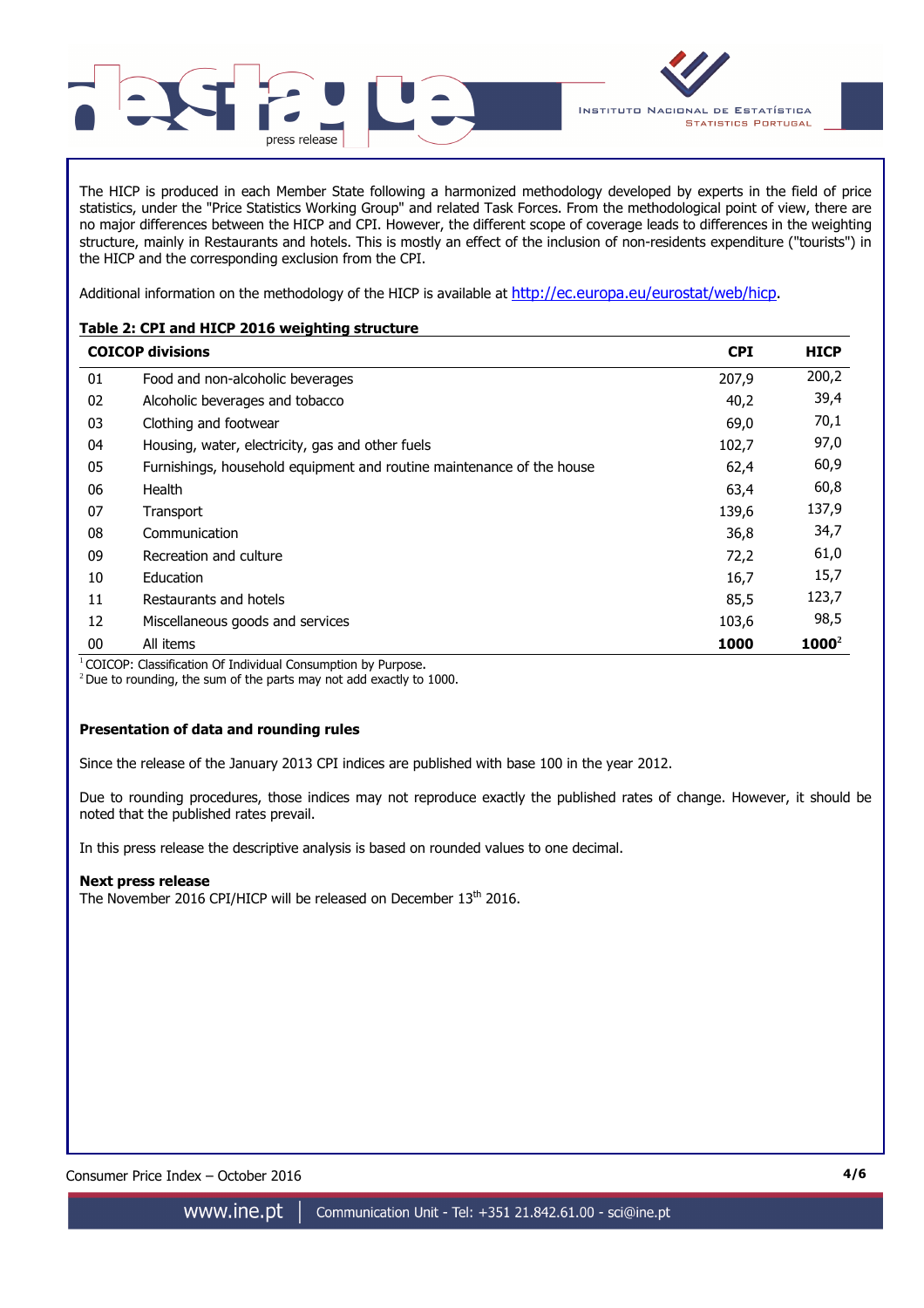

CDI rate of change (index division and all items CDI)

| <b>Annex:</b>   |                       | Cri Tate of Change (fildex division and an items Cri)<br><b>All-items</b> |                                                                    |         |         |                 |                     |      |         |      |      |         |         |  |  |  |
|-----------------|-----------------------|---------------------------------------------------------------------------|--------------------------------------------------------------------|---------|---------|-----------------|---------------------|------|---------|------|------|---------|---------|--|--|--|
|                 |                       | Index divisions <sup>(1)</sup>                                            |                                                                    |         |         |                 |                     |      |         |      |      |         |         |  |  |  |
|                 | 01                    | 02                                                                        | 03                                                                 | 04      | 05      | 06              | 07                  | 08   | 09      | 10   | 11   | 12      |         |  |  |  |
|                 |                       |                                                                           |                                                                    |         |         |                 | Annual average rate |      |         |      |      |         |         |  |  |  |
| 2013            | 1.94                  | 4.05                                                                      | $-3.31$                                                            | 2.15    | $-0.51$ | 1.49            | $-2.32$             | 0.45 | 0.41    | 1.18 | 1.65 | $-0.61$ | 0.27    |  |  |  |
| 2014            | $-1.34$               | 3.09                                                                      | $-2.11$                                                            | 2.22    | $-0.38$ | 0.66            | $-1.20$             | 1.10 | $-1.49$ | 0.43 | 0.97 | $-0.46$ | $-0.28$ |  |  |  |
| 2015            | 1.01                  | 4.09                                                                      | $-2.02$                                                            | 0.23    | 0.67    | 0.41            | $-0.99$             | 4.12 | $-0.63$ | 0.65 | 1.31 | 0.42    | 0.49    |  |  |  |
|                 |                       |                                                                           |                                                                    |         |         |                 | Annual rate         |      |         |      |      |         |         |  |  |  |
| 2014 October    | $-0.63$               | 3.17                                                                      | $-2.20$                                                            | 2.62    | 0.72    | 0.39            | $-1.39$             | 0.68 | $-1.46$ | 0.57 | 1.63 | $-0.70$ | 0.00    |  |  |  |
| November        | $-0.53$               | 3.13                                                                      | $-1.63$                                                            | 2.40    | 1.15    | 0.46            | $-1.84$             | 0.27 | $-1.72$ | 0.57 | 1.44 | $-0.42$ | 0.02    |  |  |  |
| December        | $-0.38$               | 3.09                                                                      | $-1.84$                                                            | 1.92    | 1.12    | 0.32            | $-4.38$             | 0.28 | $-1.24$ | 0.60 | 1.64 | $-0.48$ | $-0.36$ |  |  |  |
| 2015 January    | $-0.13$               | 3.09                                                                      | $-1.48$                                                            | 1.05    | 0.99    | 0.34            | $-4.21$             | 1.19 | $-1.32$ | 0.60 | 1.34 | $-0.55$ | $-0.39$ |  |  |  |
| February        | 0.01                  | 3.19                                                                      | $-1.84$                                                            | 0.20    | 0.84    | 0.65            | $-2.78$             | 2.80 | $-1.52$ | 0.60 | 1.78 | $-0.85$ | $-0.21$ |  |  |  |
| March           | 0.29                  | 2.60                                                                      | $-1.99$                                                            | 0.32    | 0.76    | 0.59            | $-0.26$             | 3.63 | $-0.93$ | 0.54 | 1.98 | $-0.61$ | 0.31    |  |  |  |
| April           | 1.18                  | 4.04                                                                      | $-2.44$                                                            | 0.50    | 0.64    | 0.50            | $-1.40$             | 3.55 | $-1.40$ | 0.49 | 1.89 | $-0.02$ | 0.40    |  |  |  |
| May             | 2.07                  | 5.07                                                                      | $-2.54$                                                            | 0.48    | 0.60    | 0.56            | 1.04                | 3.58 | $-0.82$ | 0.50 | 1.57 | $-0.02$ | 0.95    |  |  |  |
| June            | 1.95                  | 4.91                                                                      | $-3.44$                                                            | 0.62    | 0.78    | 0.49            | $-0.20$             | 4.90 | $-0.53$ | 0.51 | 1.54 | 0.02    | 0.80    |  |  |  |
| July            | 1.53                  | 4.97                                                                      | $-2.86$                                                            | 0.24    | 1.15    | 0.34            | $-0.42$             | 4.98 | $-0.48$ | 0.59 | 1.43 | 0.41    | 0.77    |  |  |  |
| August          | 1.71                  | 4.36                                                                      | $-2.65$                                                            | 0.05    | 1.14    | 0.47            | $-1.83$             | 4.96 | $-0.42$ | 0.58 | 1.51 | 1.08    | 0.66    |  |  |  |
| September       | 1.98                  | 4.28                                                                      | $-0.23$                                                            | $-0.22$ | 1.19    | 0.29            | $-1.11$             | 5.53 | $-0.54$ | 0.59 | 1.03 | 1.02    | 0.88    |  |  |  |
| October         | 1.27                  | 3.89                                                                      | $-0.90$                                                            | $-0.32$ | $-0.10$ | 0.19            | $-0.85$             | 4.77 | $-0.54$ | 0.93 | 0.95 | 1.60    | 0.63    |  |  |  |
| November        | 0.36                  | 4.31                                                                      | $-1.68$                                                            | $-0.16$ | $-0.01$ | 0.18            | 0.36                | 4.73 | 0.81    | 0.95 | 0.51 | 1.69    | 0.64    |  |  |  |
| December        | 0.00                  | 4.32                                                                      | $-2.28$                                                            | 0.04    | 0.05    | 0.28            | $-0.09$             | 4.93 | 0.21    | 0.93 | 0.23 | 1.33    | 0.40    |  |  |  |
| 2016 January    | 0.21                  | 4.37                                                                      | 0.16                                                               | $-0.07$ | 0.77    | $-0.01$         | 0.04                | 5.31 | 0.98    | 0.91 | 0.60 | 1.60    | 0.78    |  |  |  |
| February        | $-0.62$               | 4.06                                                                      | $-0.23$                                                            | 0.59    | 1.14    | $-0.19$         | $-1.28$             | 3.95 | 1.90    | 0.92 | 0.15 | 1.09    | 0.40    |  |  |  |
| March           | $-0.73$               | 4.38                                                                      | 0.02                                                               | 0.62    | 1.22    | $-0.16$         | $-1.43$             | 3.30 | 1.26    | 0.93 | 1.77 | 0.90    | 0.45    |  |  |  |
| April           | 0.09                  | 2.41                                                                      | 0.04                                                               | 0.69    | 0.89    | $-0.92$         | $-0.93$             | 2.95 | 0.74    | 0.94 | 1.99 | 0.43    | 0.48    |  |  |  |
| May             | $-0.10$               | 2.27                                                                      | $-0.76$                                                            | 0.65    | 0.67    | $-0.98$         | $-1.29$             | 2.76 | 0.94    | 0.94 | 2.19 | 0.50    | 0.33    |  |  |  |
| June            | 1.01                  | 1.89                                                                      | $-0.86$                                                            | 0.69    | 0.62    | $-0.90$         | $-1.49$             | 1.75 | 0.94    | 0.94 | 2.61 | 0.74    | 0.55    |  |  |  |
| July            | 1.65                  | 1.77                                                                      | 1.32                                                               | 0.12    | 0.35    | $-0.72$         | $-2.10$             | 1.66 | 0.36    | 0.91 | 2.62 | 0.63    | 0.61    |  |  |  |
| August          | 1.82                  | 2.16                                                                      | 0.78                                                               | 0.28    | 0.02    | $-0.76$         | $-1.29$             | 1.57 | $-0.29$ | 0.89 | 3.29 | 0.41    | 0.72    |  |  |  |
| September       | 0.99                  | 1.65                                                                      | $-0.81$                                                            | $-0.05$ | $-0.26$ | $-0.59$         | $-0.29$             | 2.51 | 0.76    | 0.89 | 3.38 | 0.39    | 0.63    |  |  |  |
| October         | 0.45                  | 2.23                                                                      | $-1.44$                                                            | 0.24    | 0.02    | $-0.60$         | 0.94                | 3.05 | 2.56    | 0.77 | 4.20 | 0.10    | 0.88    |  |  |  |
| <b>Symbols:</b> | f.<br>estimated       |                                                                           | Po provisional                                                     |         |         | x not available |                     |      |         |      |      |         |         |  |  |  |
| Note:           |                       |                                                                           | (1) The names of the divisions are given in the explanatory notes. |         |         |                 |                     |      |         |      |      |         |         |  |  |  |
| Source:         | <b>INE - Portugal</b> |                                                                           |                                                                    |         |         |                 |                     |      |         |      |      |         |         |  |  |  |

Consumer Price Index –October 2016 **5/6**

www.ine.pt | Communication Unit - Tel: +351 21.842.61.00 - sci@ine.pt